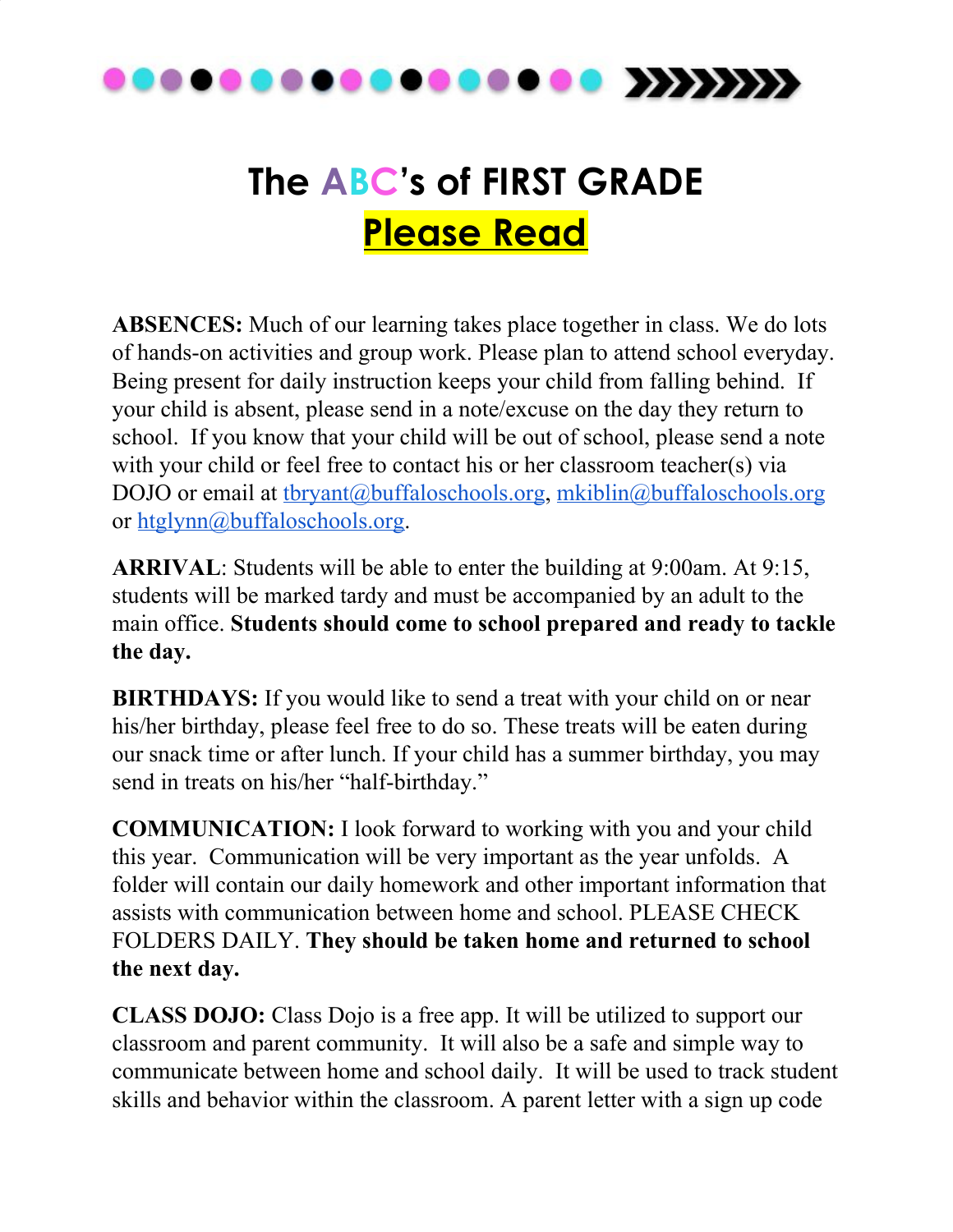will be sent home. I strongly suggest that everyone signs up, as it is very free and very useful!

**DISMISSAL:** Dismissal begins at 3:25pm. **If there are any changes in home transportation, please contact the school and transportation immediately.**

**DOJO MESSENGER:** is my preferred method of communication because of the quick turn-around. Please be sure to sign up. Also, if you have an email address that you check regularly, please provide it to me to maximize our communication.

**EMERGENCY CONTACT:** should be on file in the office. **If your address, or any of your phone numbers change, please inform the office as well as myself as soon as possible.**

**FIELD TRIPS:** We will be taking field trips throughout the year. Keep a look out for information on any field trips that may pop up. Details will be announced in our homework folders.

**GRADING:** Students will receive quarterly progress reports and report cards. However, to check weekly grades and progress throughout the year, please sign up with PARENT PORTAL. This will grant you access to your child's grades at any time.

**HEALTH CONDITIONS**– If your child has any health conditions we need to know about, please notify myself AND the school nurse.

**HOMEWORK:** Students will have homework in hopes of creating routine and promoting responsibility. **Students are also expected to read every night and complete a book log.**

**INDEPENDENCE**: Independence is a goal for students because it builds self-esteem and self-confidence. First Graders are very capable of doing many things on their own and I encourage them to do as much as they can for themselves in the classroom. Please work on the following self-help skills at home with your child: *zipping, tying, dressing, etc.* **It is also helpful to**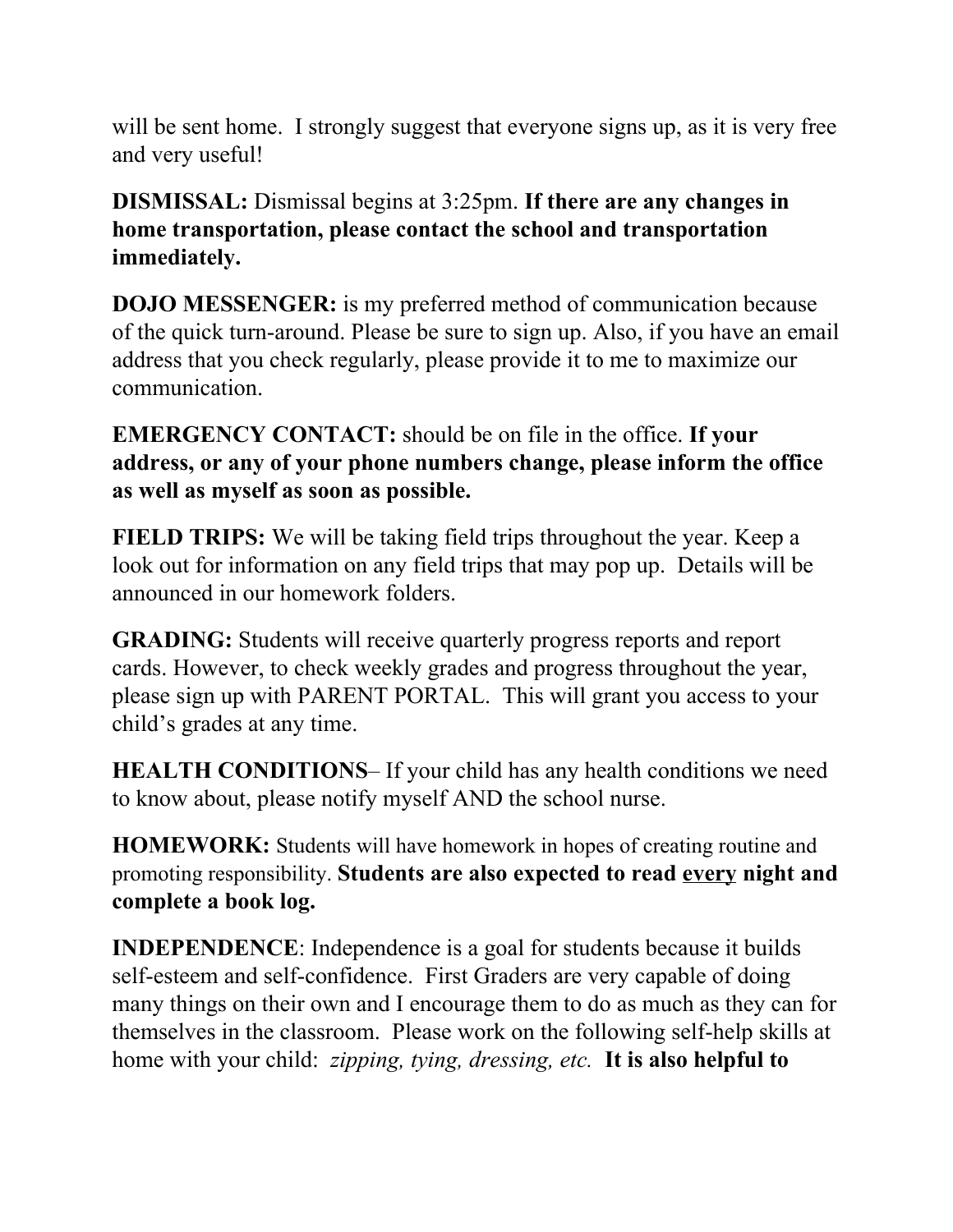**have your child wear Velcro shoes until he or she learns to tie his or her shoes well.**

**INCENTIVES:** We all know that the offer of incentives can be a fun way to help motivate students to succeed. Ask your child about Class Dojo, "Brownie Points," "Swag Bucks," and weekly raffle prizes. We also work throughout the year to earn class prizes such as Dance Parties, Pizza Parties, Board Game Day, and much more.

**JOYFUL LEARNING**: My goal as your child's teacher is to provide the kind of learning environment that he or she not only learns well in, but enjoys being in. Our school district has very high expectations for learning in first grade. My job is to help your child meet those expectations AND make it fun.

**KEEP INFORMED**: by checking the Communications Folder daily for notes and information. Also, **please check your child's book bag nightly** for assignments and reminders.

**NEWSLETTERS**: will be sent home each month in the Communications Folder to inform you of our focus and upcoming lessons. Important information is always included, so please read carefully. In addition, our school-wide newsletter is sent home once a month.

**PROGRESS REPORTS:** or classroom checkups will be sent home frequently to inform parents of student progress academically and behaviorally. **They must be signed by a parent or guardian and returned the following school day.**

**QUESTIONS:** Instead of asking your child, "What did you do in school today?" ask, "What book did you read during independent reading?" or "What did you learn in math?" or "Tell me what you wrote about during Writing Workshop!" Show that you're interested, and ask specific questions. Most likely, your child will respond positively and more openly.

**QUICK GOODBYES–** Quick goodbyes (at home, in the car, or in the cafeteria) will leave drier eyes.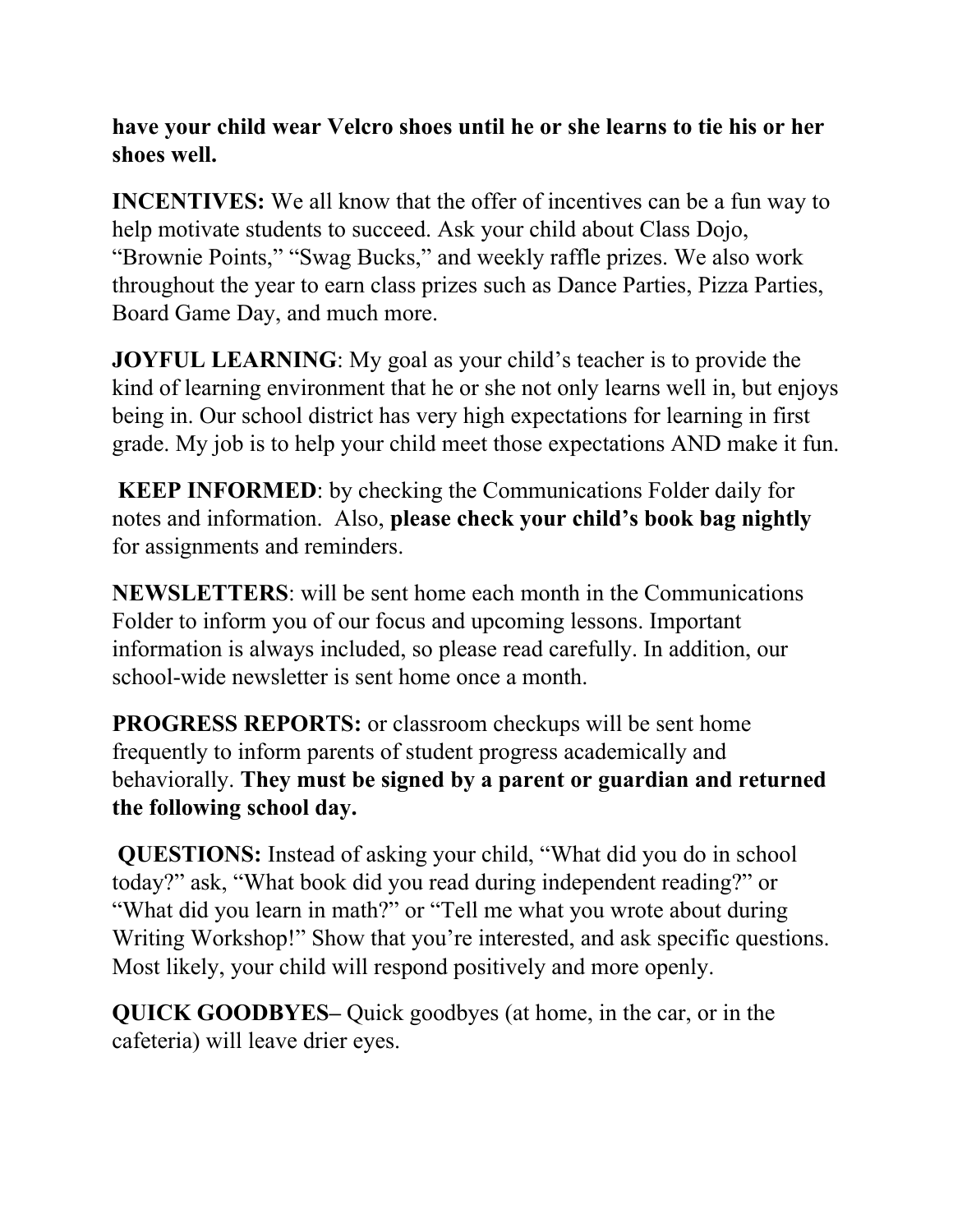**REPORT CARDS:** will be sent home quarterly. If you have any questions or concerns regarding your child's report card or progress, please do not hesitate to contact me.

**SNACK:** Although students will be provided with breakfast and lunch each day, they will most like rely on a little something extra to help get them through the day. In order to keep sharp minds and full bellies, I ask that you provide a snack for your child to bring to school daily. If for some reason you simply cannot send a snack(s), please let me know so other arrangements can be made. The kids really depend on a little something to keep them going all day.

**SUPPLIES:** A supply list was provided to indicate the items your child needs in class. **Please make sure your child is prepared for school every day with those essential items.** Your child should also have supplies at home (as well as a quiet place to work) to complete at-home assignments. If obtaining supplies is difficult due to financial constraints, please let me know and I will be happy to make sure your child has what they need to succeed this year.

**TARDIES:** If your child arrives at school after 9:15 am, they will need to report to the main office accompanied by an adult.

**UNIFORM:** Students will not be expected to wear uniforms. However, students are expected to comply with Buffalo Public Schools Dress Code (See Handbook). It is important to teach scholars that we represent ourselves and our school in a positive and professional manner in other words, come dressed for success!

**UNIQUE:** Each student in my classroom is unique. I will do my best to differentiate instruction to ensure that all children get what they need to be successful in First Grade.

**VOLUNTEERS and VISITORS**: are welcome! There are many opportunities for you to be involved in the classroom this year. Be on the